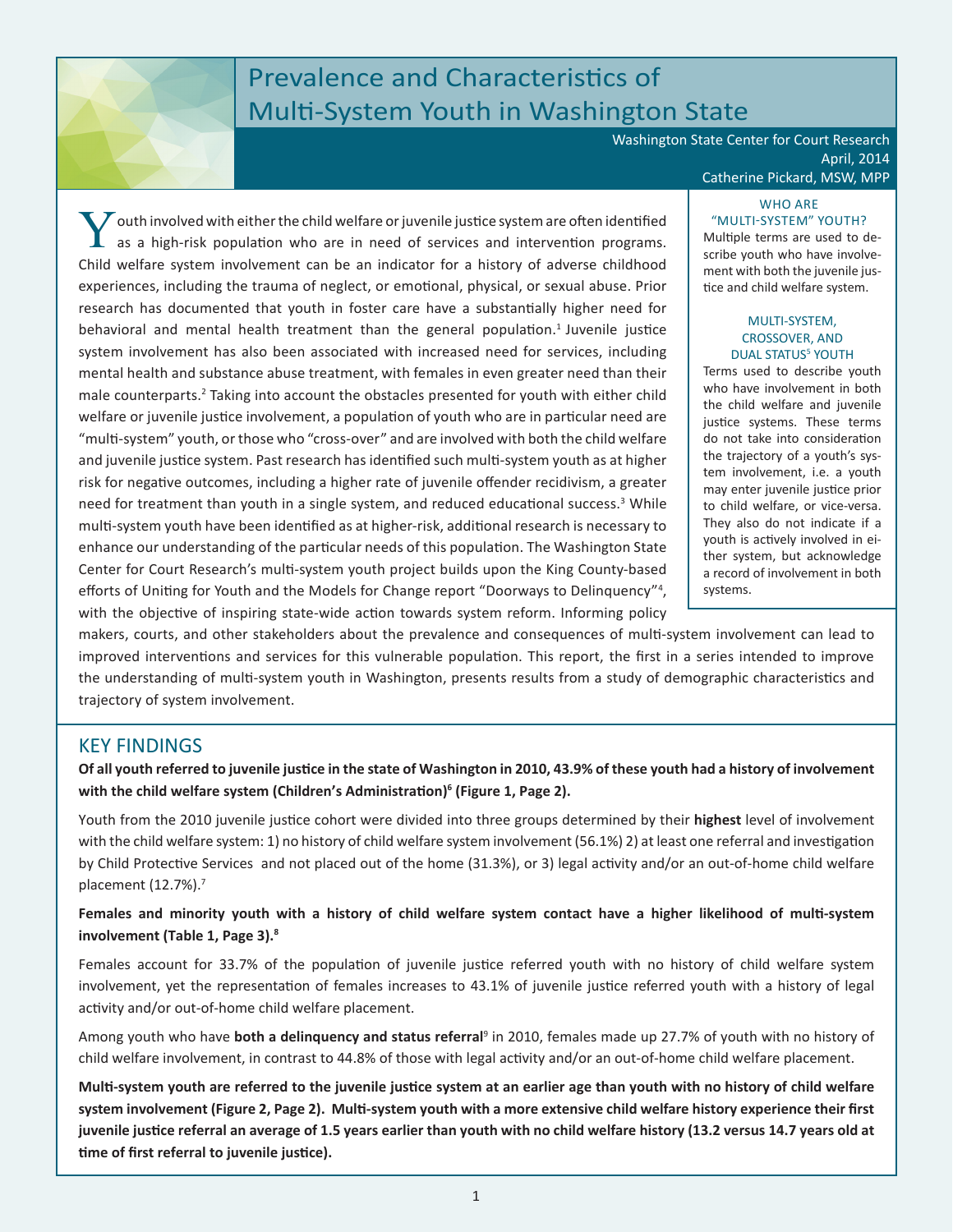### STUDY DESIGN

To examine the characteristics and prevalence for multi-system youth and establish a baseline understanding for this population, records from Washington Courts' Juvenile Information System and Juvenile Court System were matched to the Department of Social and Health Services/Children's Administration data (FamLink). Individual cases were carefully linked between systems using key person identifiers, such as name, date of birth, and gender. A system to routinely match cases across systems does not currently exist, therefore once an individual was matched between systems, they were assigned a unique linking identification number. The result was a person-level record that enables tracking system contact across time.

The population included in this study are the 31,388 youth who experienced at least one delinquency and/or one status referral (At-Risk Youth, Child in Need of Services, or Truancy) to a juvenile court within the state of Washington in 2010. This number reflects youth who were between the ages of 8-17 at the time of their referral on an offender matter, and includes all youth referred to court in 2010 regardless of the outcome of the case (dismissal, diversion, adjudication, etc.). This study excludes youth who were referred to court in 2010 due to a juvenile infraction, such as speeding or driving without a license, or a minor in possession of tobacco.

Youth were assigned to one of three groups based upon the highest level of child welfare system involvement that occurred prior to the youth's juvenile justice referral in 2010.<sup>10</sup> Group 1 includes youth with no history of child welfare system involvement. Group 2 are those youth who have a history of one or more referrals to Child Protective Services (CPS)





**Figure 3: Type of Juvenile Justice Referral in 2010 and Highest Level of Child Welfare System Involvement Prior to Referral**



accepted for investigation, but did not result in an out-of-home placement.<sup>11</sup> Group 3 is considered the highest level of child welfare system involvement and includes youth with any history of a child welfare out-of-home residential placement and/ or legal activity that resulted in a dependency case.<sup>12</sup>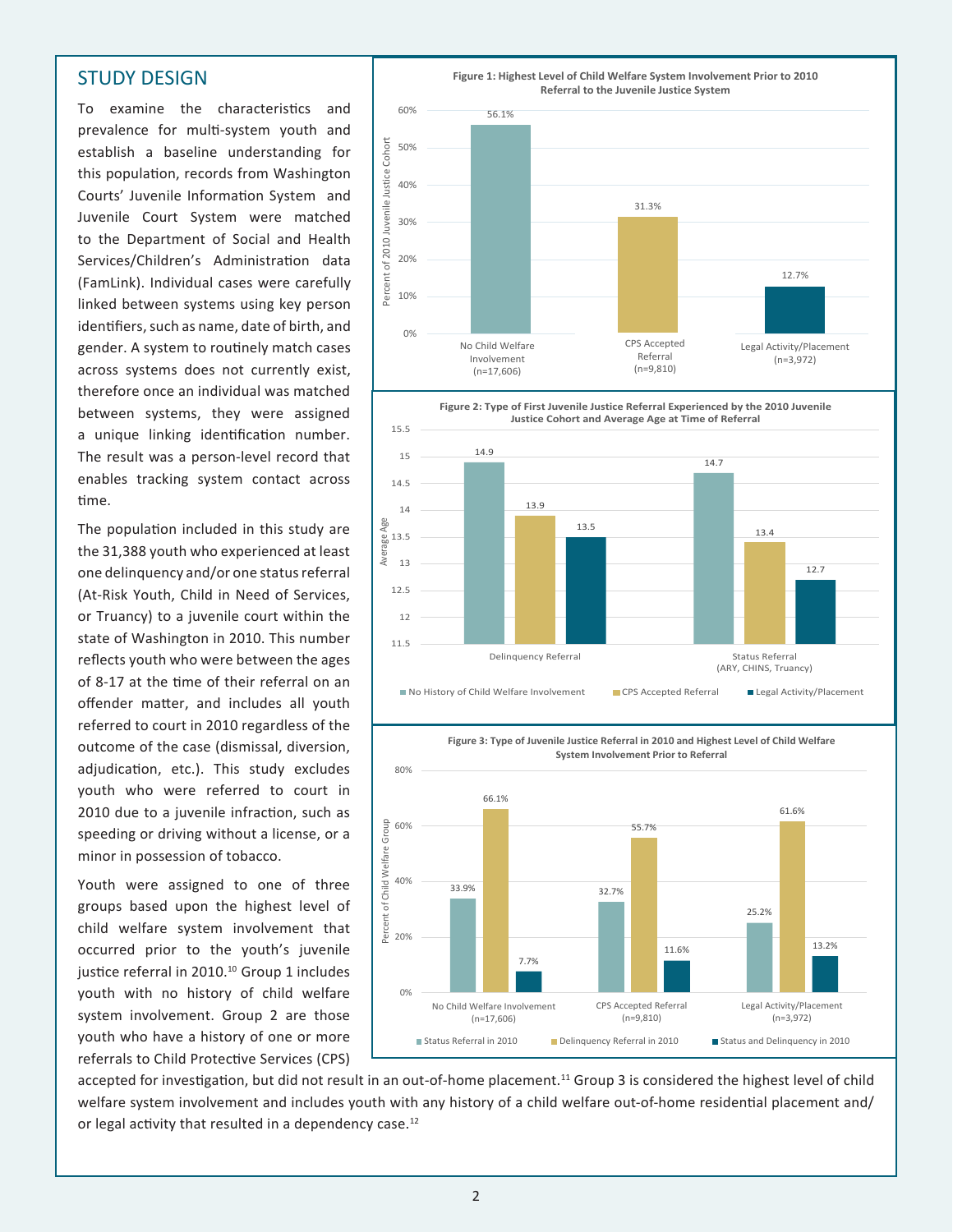# SUMMARY AND RECOMMENDATIONS

Some of the most notable findings of this study pertain to the population of youth who are identified as at highest risk of becoming multi-system involved. Females and minority youth are at a significantly higher risk of transitioning from the child welfare system to juvenile justice. Age at entry into the child welfare system may also indicate an increased risk for juvenile justice system involvement. For youth in this study, those who entered the child welfare system at an earlier age were more likely to enter the juvenile justice system at a younger age than juvenile justice referred youth with no history of child welfare system involvement. It was also found that youth with a history of legal activity and/or out-ofhome child welfare placement were more likely to be referred to the juvenile justice system through multiple avenues. Youth with a history of child welfare system involvement were more likely to experience more than one type of referral to juvenile justice in 2010, with at least one delinquency and at least one status referral occurring within the calendar year (Figure 3).

The findings presented in this paper are not intended to correlate negative outcomes with system involvement, rather they should encourage discussion about the unique experiences of multi-system youth and how we can minimize risk for continued system involvement. Cross system coordination and collaboration will be instrumental in successfully improving outcomes for youth and families who are currently, or are at high risk of becoming, multi-system involved.<sup>15</sup>

### **Stakeholders are encouraged to consider the following questions;**

**• How do we currently respond to multi-system youth?**

| Table 1: Demographic Characteristics by Highest Level of Child Welfare System<br>Involvement Prior to 2010 Referral to the Juvenile Justice System |                                                   |                                                                  |                                                   |                                                                 |
|----------------------------------------------------------------------------------------------------------------------------------------------------|---------------------------------------------------|------------------------------------------------------------------|---------------------------------------------------|-----------------------------------------------------------------|
| <b>Demographic</b><br><b>Characteristics</b>                                                                                                       | <b>Full 2010</b><br><b>Cohort</b><br>$(n=31,388)$ | <b>No</b><br><b>Child Welfare</b><br>Involvement<br>$(n=17,606)$ | <b>CPS</b><br>Accepted<br>Referral<br>$(n=9,810)$ | Legal<br>Activity or<br>Out-of-Home<br>Placement<br>$(n=3,972)$ |
| Gender                                                                                                                                             |                                                   |                                                                  |                                                   |                                                                 |
| <b>Female</b>                                                                                                                                      | 37.2%                                             | 33.7%                                                            | 41.1%                                             | 43.1%                                                           |
| <b>Male</b>                                                                                                                                        | 62.7                                              | 66.2                                                             | 58.9                                              | 56.9                                                            |
| Race                                                                                                                                               |                                                   |                                                                  |                                                   |                                                                 |
| African American <sup>13</sup>                                                                                                                     | 10.3%                                             | 8.7%                                                             | 11.0%                                             | 15.7%                                                           |
| <b>Asian</b>                                                                                                                                       | 3.9                                               | 4.8                                                              | 2.9                                               | 2.1                                                             |
| <b>Native American or</b><br>Alaska Native <sup>14</sup>                                                                                           | 4.0                                               | 2.7                                                              | 4.4                                               | 9.0                                                             |
| <b>White</b>                                                                                                                                       | 71.1                                              | 70.1                                                             | 74.1                                              | 68.4                                                            |
| <b>Unknown</b>                                                                                                                                     | 11.8                                              | 14.4                                                             | 9.5                                               | 8.0                                                             |
| <b>Ethnicity</b>                                                                                                                                   |                                                   |                                                                  |                                                   |                                                                 |
| <b>Hispanic</b>                                                                                                                                    | 18.0%                                             | 20.8%                                                            | 15.2%                                             | 13.2%                                                           |
| Age                                                                                                                                                |                                                   |                                                                  |                                                   |                                                                 |
| <b>Average Age at First</b><br><b>2010 Juvenile Justice</b><br><b>Referral</b>                                                                     | 15.4 Years                                        | 15.6 Years                                                       | 15.2 Years                                        | 15.1 Years                                                      |
| <b>Average Age at Very</b><br><b>First Juvenile Justice</b>                                                                                        | 14.2                                              | 14.7                                                             | 13.7                                              | 13.2                                                            |

NA NA 9.1 7.1

#### **• How can we use policy, programs, and innovation to increase positive outcomes?**

#### **• How can** *you* **take action to play a role in improving the outcomes for this population of youth and their families?**

**Referral**

**Contact**

**Average Age at First Child Welfare System**

Upcoming reports will more closely examine the level of youth involvement with the juvenile justice system, including type of crime and frequency of referral for both delinquency and status offenses. Available data allows for the analysis of subpopulations and a more in-depth examination of outcomes for youth who have been identified as at highest risk of becoming multi-system involved. An area of particular interest involves the characteristics that separate crossover youth with a delinquency referral from those who have experienced a status referral to juvenile court. The Washington State Center for Court Research (WSCCR) will continue to work with data from both the Administrative Office of the Courts (AOC) and Children's Administration, with an anticipated expansion of information from the State of Washington Education Research and Data Center and the Department of Social and Health Services. It is anticipated that research studies conducted by WSCCR will contribute to the improved understanding of the multi-system youth population, and will be used to inform response and stimulate reform. As change is implemented, WSCCR and the AOC can continue to maintain a multi-system youth dataset and contribute to the evaluation of program implementation and change in youth outcomes.